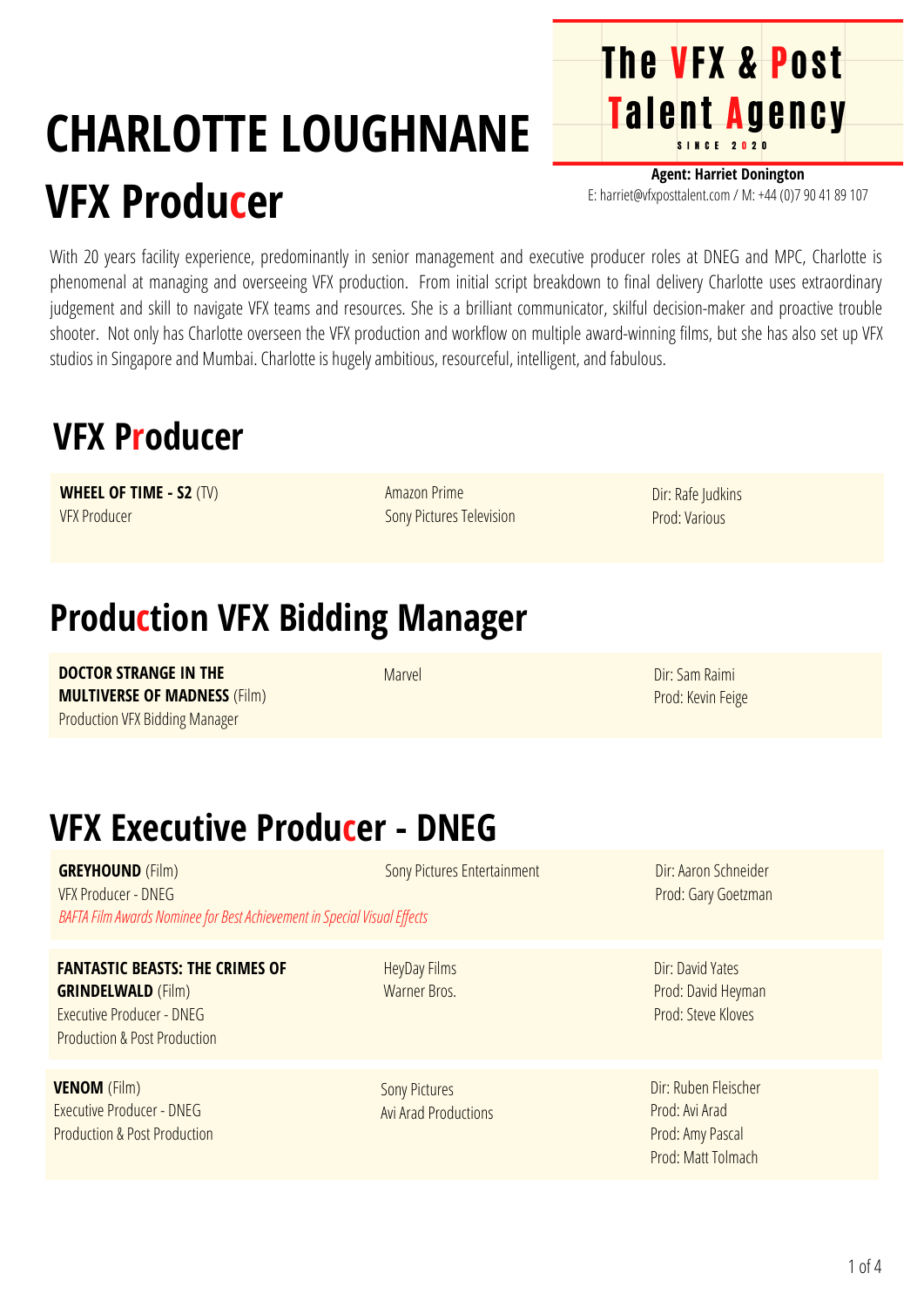# **VFX Head of Production – DNEG**

| <b>PACIFIC RIM: UPRISING (Film)</b><br>Head of Shot Production - DNEG             | Legendary Entertainment        | Dir: Steven S. DeKnight<br>Prod: John Boyega<br>Prod: Cale Boyter      |
|-----------------------------------------------------------------------------------|--------------------------------|------------------------------------------------------------------------|
| <b>RED SPARROW (Film)</b><br><b>Head of Shot Production - DNEG</b>                | <b>Chernin Entertainment</b>   | Dir: Francis Lawrence<br>Prod: Peter Chernin<br>Prod: David Ready      |
| <b>GEOSTORM</b> (Film)<br><b>Head of Production - DNEG</b>                        | Warner Bros.                   | Dir: Dean Devlin<br>Prod: Dean Devlin<br>Prod: David Ellison           |
| <b>BABY DRIVER (Film)</b><br><b>Head of Production - DNEG</b>                     | <b>TriStar Pictures</b>        | Dir: Edgar Wright<br>Prod: Tim Bevan<br>Prod: Eric Fellner             |
| <b>THE FATE OF THE FURIOUS (Film)</b><br><b>Head of Production - DNEG</b>         | <b>Universal Pictures</b>      | Dir: F. Gary Gray<br>Prod: Vin Diesel<br><b>Prod: Michael Fottrell</b> |
| <b>A CURE FOR WELLNESS (Film)</b><br><b>Head of Production - DENG</b>             | <b>New Regency Productions</b> | Dir: Gore Verbinski<br>Prod: David Crockett<br>Prod: Arnon Milchan     |
| <b>INFERNO</b> (Film)<br><b>Head of Production - DNEG</b>                         | Columbia Pictures              | Dir: Ron Howard<br>Prod: Brian Grazer                                  |
|                                                                                   |                                | Prod: Ron Howard                                                       |
| <b>JASON BOURNE</b> (Film)<br><b>Head of Production - DNEG</b>                    | <b>Universal Pictures</b>      | Dir: Paul Greengrass<br>Prod: Matt Damon<br>Prod: Gregory Goodman      |
| <b>IN THE HEART OF THE SEA (Film)</b><br><b>Head of Production - DNEG</b>         | Warner Bros.                   | Dir: Ron Howard<br>Prod: Brian Grazer<br>Prod: Ron Howard              |
| THE HUNGER GAMES: MOCKINGJAY<br>Part 2 (Film)<br><b>Head of Production - DNEG</b> | Lionsgate                      | Dir: Francis Lawrence<br>Prod: Nina Jacobson<br>Prod: Jon Kilik        |
| <b>SPECTRE</b> (Film)<br><b>Head of Production - DNEG</b>                         | <b>B24</b>                     | Dir: Sam Mendes<br>Prod: Barbara Broccoli<br>Prod: Michael G. Wilson   |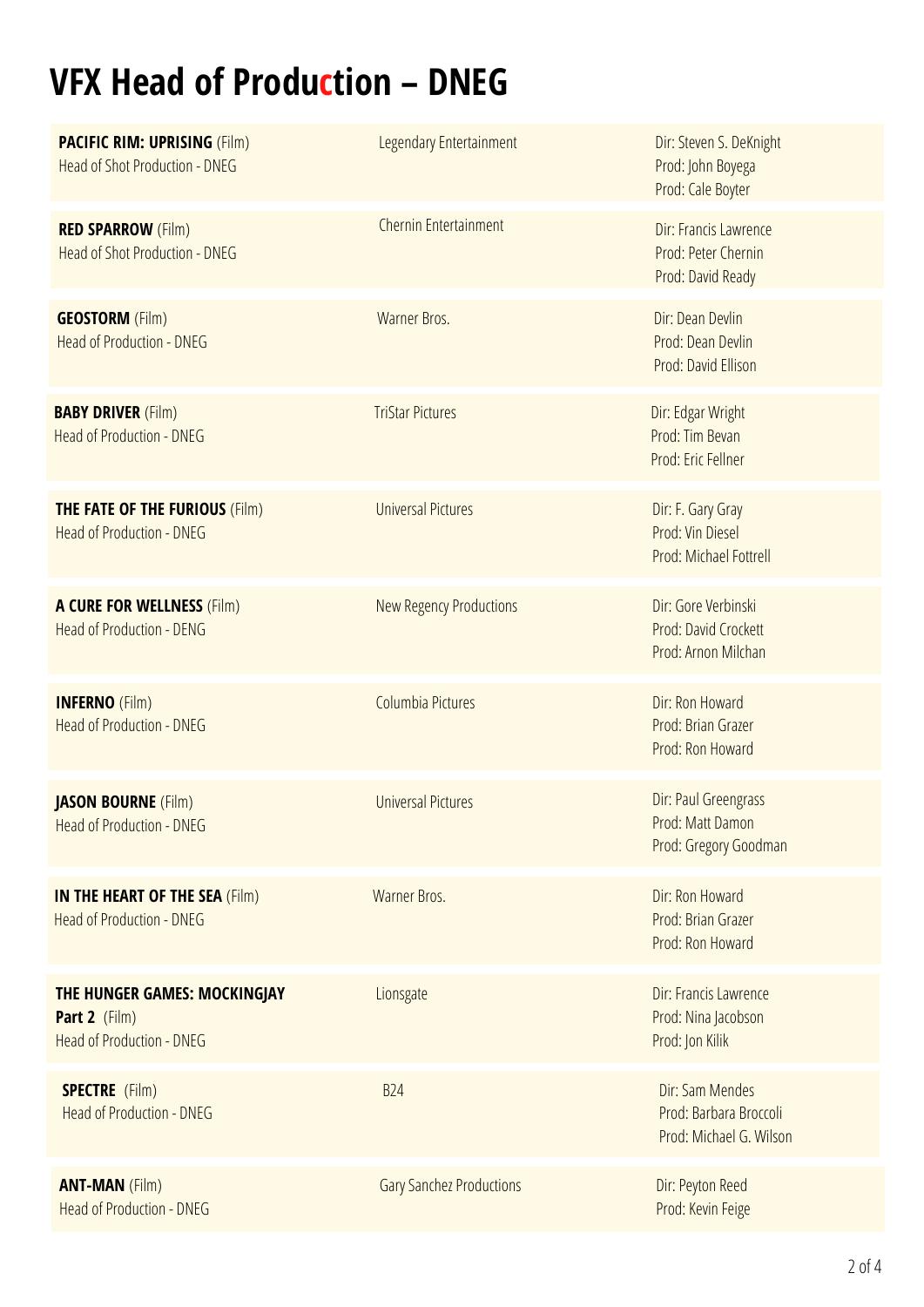| <b>BRIDGE OF SPIES</b> (Film)<br><b>Head of Production - DNEG</b>                 | <b>Dreamworks Pictures</b>  | Dir: Steven Spielberg<br>Prod: Kristie Macosko Krieger<br>Prod: Marc Platt |
|-----------------------------------------------------------------------------------|-----------------------------|----------------------------------------------------------------------------|
| <b>EXODUS: GODS AND KINGS (Film)</b><br><b>Head of Production - DNEG</b>          | Chernin Entertainment       | Dir: Ridley Scott<br>Prod: Mark Albela<br>Prod: Peter Chernin              |
| THE HUNGER GAMES: MOCKINGJAY<br>Part 1 (Film)<br><b>Head of Production - DNEG</b> | Lionsgate                   | Dir: Francis Lawrence<br>Prod: Nina Jacobson<br>Prod: Jon Kilik            |
| <b>HERCULES (Film)</b><br><b>VFX Producer - DNEG</b>                              | <b>Paramount Pictures</b>   | Dir: Brett Ratner<br>Prod: Beau Flynn<br>Prod: Barry Levine                |
| <b>GODZILLA</b> (Film)<br><b>VFX Producer - DNEG</b>                              | Warner Bros.                | Dir: Gareth Edwards<br>Prod: Jon Jashni<br>Prod: Mary Parent               |
| <b>MUPPETS MOST WANTED (Film)</b><br>Head of Production - DNEG                    | <b>Walt Disney Pictures</b> | Dir: James Bobin<br>Prod: David Hoberman<br>Prod: Todd Lieberman           |

### **In-house Senior VFX Producer - MPC**

**WORLD WAR Z** (Film) Senior VFX Producer - MPC Production & Post Production Paramount Pictures Dir: Marc Forster

Prod: Ian Bryce Prod: Dede Gardner

### **In-house VFX Producer - DNEG**

### **HARRY POTTER AND THE DEATHLY HALLOWS - PART 1** (Film) VFX Producer - DNEG

### **HARRY POTTER AND THE DEATHLY HALLOWS -**

**PART 2** (Film) VFX Producer - DNEG Production & Post Production

Warner Bros. New York 1980 States and Dir: David Yates Prod: David Barron Prod: David Heyman

Warner Bros. National Communication of the Dir: David Yates Prod: David Barron Prod: David Heyman

### **In-house VFX Production Manager - WETA**

**AVATAR** (Film) VFX Production Manager - WETA Digital

Twentieth Century Fox Dir: James Cameron Prod: James Cameron Prod: Jon Landau